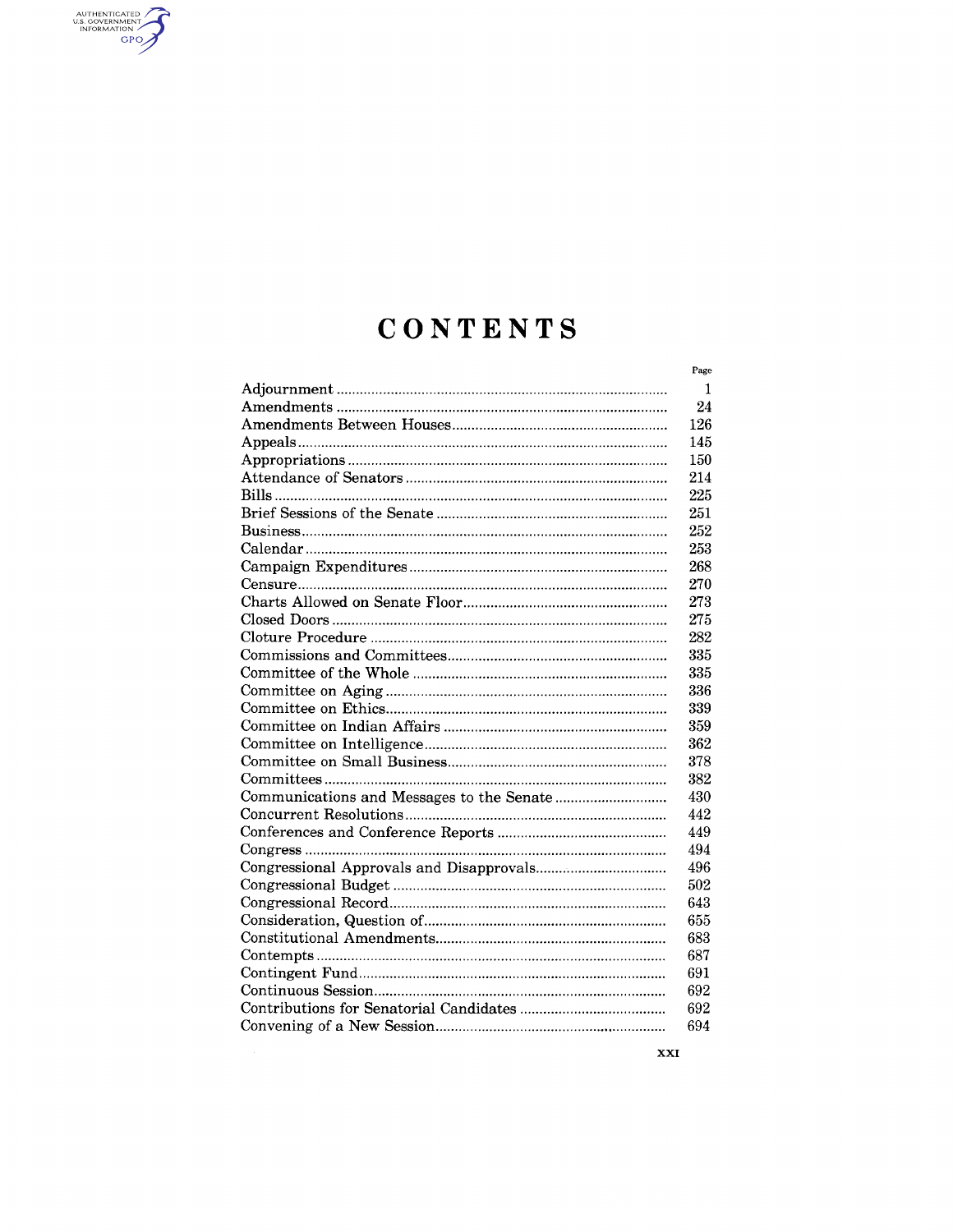#### ${\tt SENATE}$  PROCEDURE

|                                                      | Page       |
|------------------------------------------------------|------------|
|                                                      | 695        |
|                                                      | 711        |
| $Day \dots$                                          | 712        |
|                                                      | 716        |
|                                                      | 798        |
|                                                      | 799        |
|                                                      | 800        |
|                                                      | 802        |
|                                                      | 807        |
|                                                      | 812        |
|                                                      | 812        |
| Employment-Outside Employment of Senate Officers and |            |
|                                                      | 814        |
|                                                      | 818        |
|                                                      | 819        |
|                                                      | 823        |
| <b>Executive Business and Executive Sessions</b>     | 832        |
|                                                      | 842        |
|                                                      | 843        |
|                                                      | 844        |
|                                                      | 848        |
|                                                      | 849        |
|                                                      | 850        |
|                                                      | 853        |
|                                                      | 854        |
|                                                      | 862        |
|                                                      | 864        |
|                                                      | 865        |
|                                                      | 880        |
|                                                      |            |
|                                                      | 881<br>881 |
|                                                      |            |
|                                                      | 891        |
|                                                      | 892        |
|                                                      | 893        |
|                                                      | 902        |
|                                                      | 905        |
|                                                      | 905        |
|                                                      | 906        |
|                                                      | 907        |
|                                                      | 910        |
|                                                      | 912        |
|                                                      | 913        |
|                                                      | 916        |
|                                                      | 918        |

XXII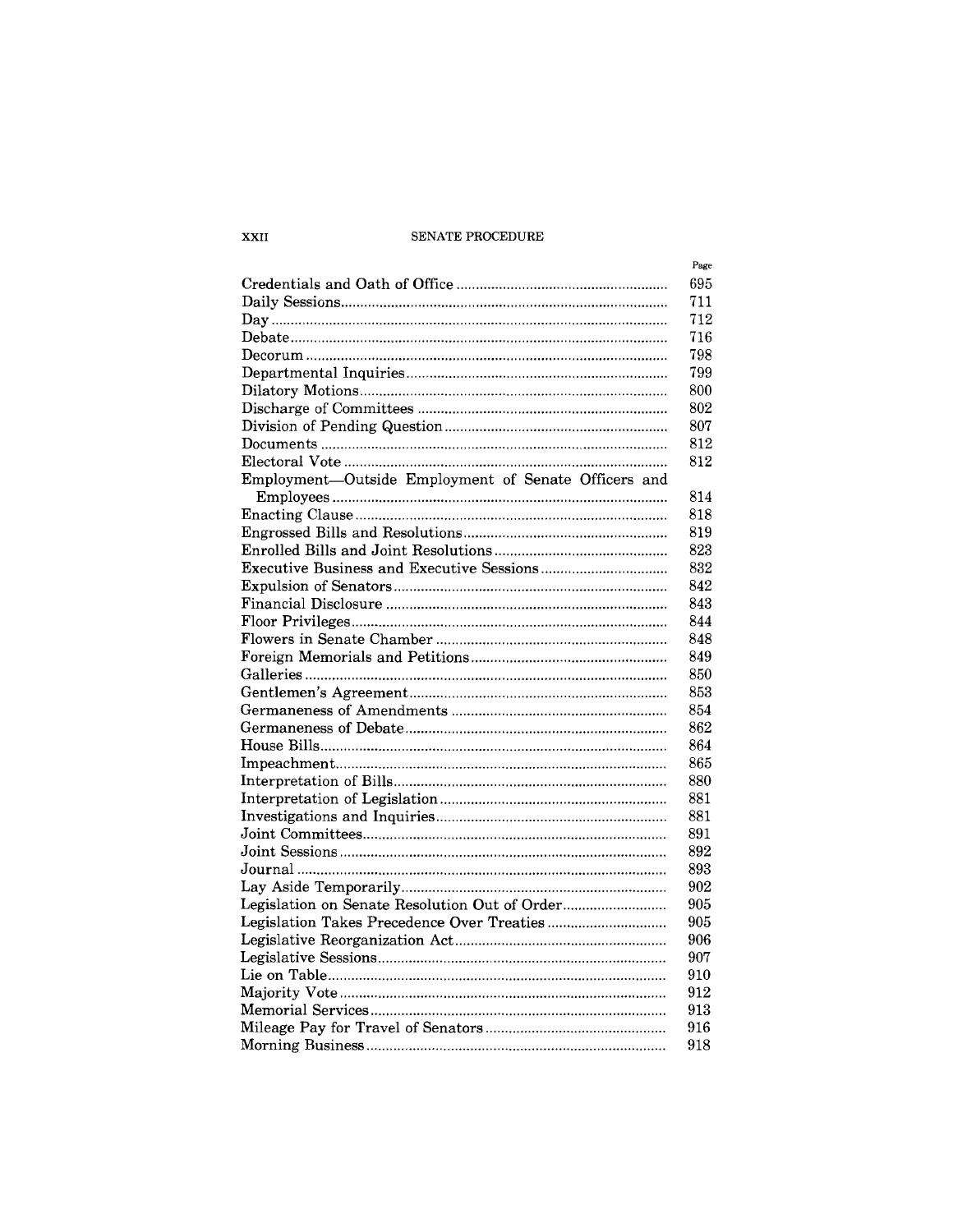#### $\textsc{CONTENTS}$

| 927  |
|------|
| 934  |
| 938  |
| 953  |
| 955  |
| 955  |
| 956  |
| 957  |
| 968  |
| 971  |
| 977  |
| 981  |
| 983  |
| 984  |
| 984  |
| 986  |
| 987  |
| 997  |
| 1004 |
| 1005 |
|      |
| 1008 |
| 1019 |
| 1025 |
| 1033 |
| 1034 |
| 1038 |
| 1079 |
| 1080 |
| 1091 |
| 1106 |
| 1124 |
| 1150 |
| 1170 |
| 1176 |
| 1202 |
| 1214 |
| 1217 |
| 1229 |
| 1233 |
| 1235 |
| 1235 |
| 1236 |
| 1247 |
| 1255 |
| 1256 |

XXIII